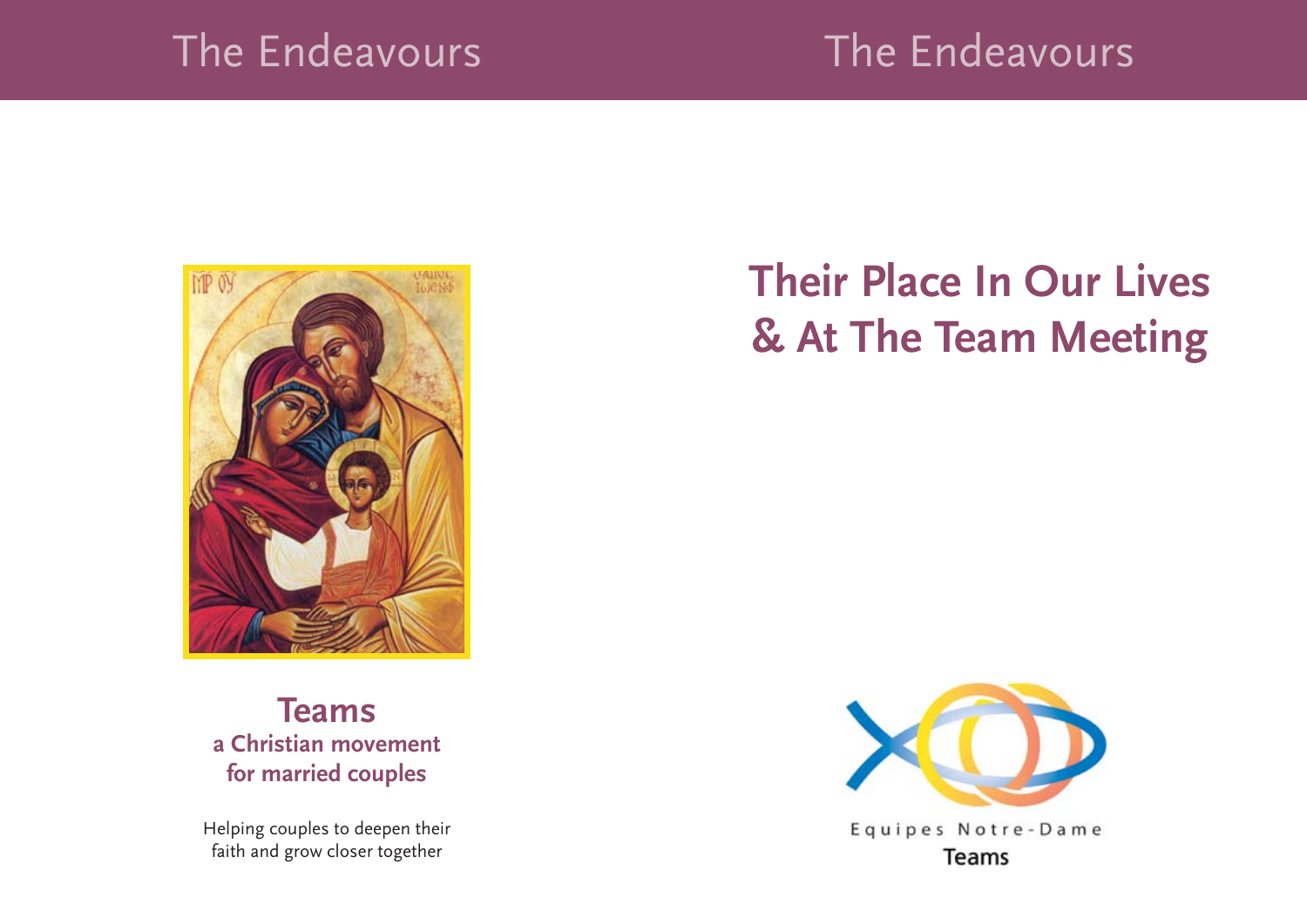## The Endeavours The Endeavours

#### **Prayer Before Sharing**

Lord, Jesus, as we are about to share, we realise all the more that we are members of one another in You.

Help us in quiet thought to be conscious of your mysterious presence among us.

By calling us to the married state, O Lord, You have given us the true meaning of love, that is, to desire and obtain what is best for each other.

Grant that a similar love may unite all the couples in our team.

Grant that charity be neither blind nor artificial.

Help us to be lovingly and sincerely open to one another.

Help us to admit to our mistakes and ask forgiveness of the team whose life is affected by them, so that the pity of others may be aroused and their help enlisted.

Help us also to share our successes in a humble spirit, so that all may rejoice with us, and so that those who doubt may be strengthened, as may also those who suffer and encounter difficulties.

May we as we share, become more aware of our mutual responsibilities and act accordingly.

We ask this in the name of Jesus, Our Lord, Amen.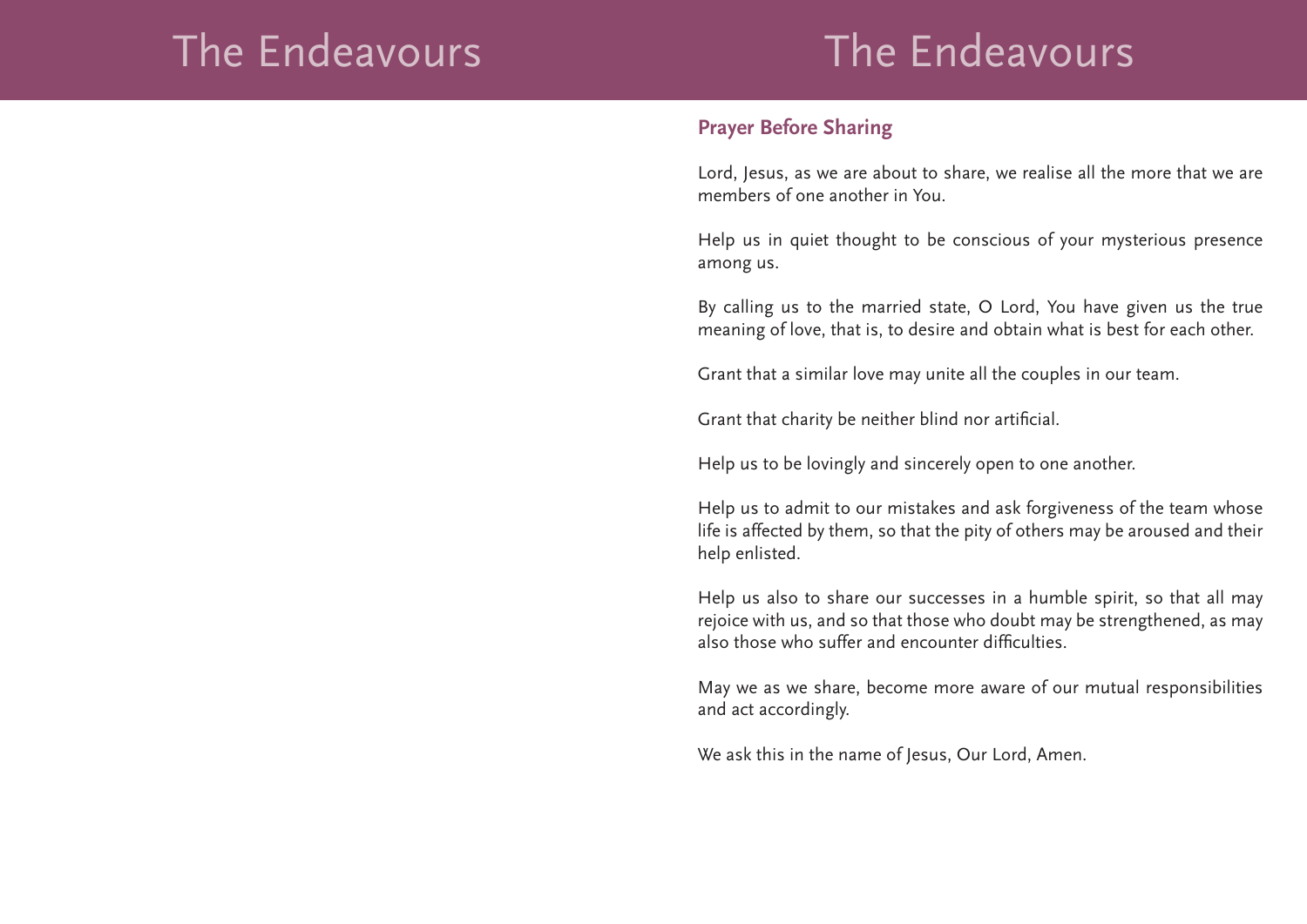# The Endeavours The Endeavours

- Do we need to continue to work on our Rule of Life at the moment? Is it time to re-evaluate? Are we struggling with it? Could the team help?
- As we reflect on the last retreat, what made the greatest impression on us? What were our feelings at the end of the retreat? Can we still recall the sense of joy and peace we experienced; the sense of being closer to God and each other? If not, is it time to arrange a team retreat?
- Has anyone anything they wish to share about a joy or a difficulty they experienced with the endeavours during the month.

It is not possible to share deeply on all the endeavours each month, however, it is possible to share in depth on one and fairly briefly on each of the others.

#### **In Conclusion**

Through the endeavours we can grow as individuals and couples, we can develop our prayer life, our self knowledge and our ability to communicate. Through sharing at the team meeting we learn to respect others, affirm their worth and accept our differences. We can go some way to being 'Christ like' as we take these attitudes into our everyday lives.

### **The Role Of The Endeavours**

The endeavours are at the very core of Teams, helping us to develop our personal, married and team life.

Whether they are called endeavours, concrete points of effort or opportunities, they are there to use – not as a penance – not as something to master – but as stepping stones on our journey of faith.

They are not tasks to accomplish; we can't list, label and file away a series of actions that we have to do in order to belong to the Teams movement and to give ourselves a clear conscience.

They are a lifelong challenge that keep us moving forward! They help us to open our minds and hearts to new idea's; to listen, to appreciate, to love.

The endeavours call for an effort on the part of the individual and the couple; this effort is not one that is imposed on us, but one that we agree to willingly. However, they are quite demanding and alone we could very easily give up which is why we need to be encouraged in our efforts by others.